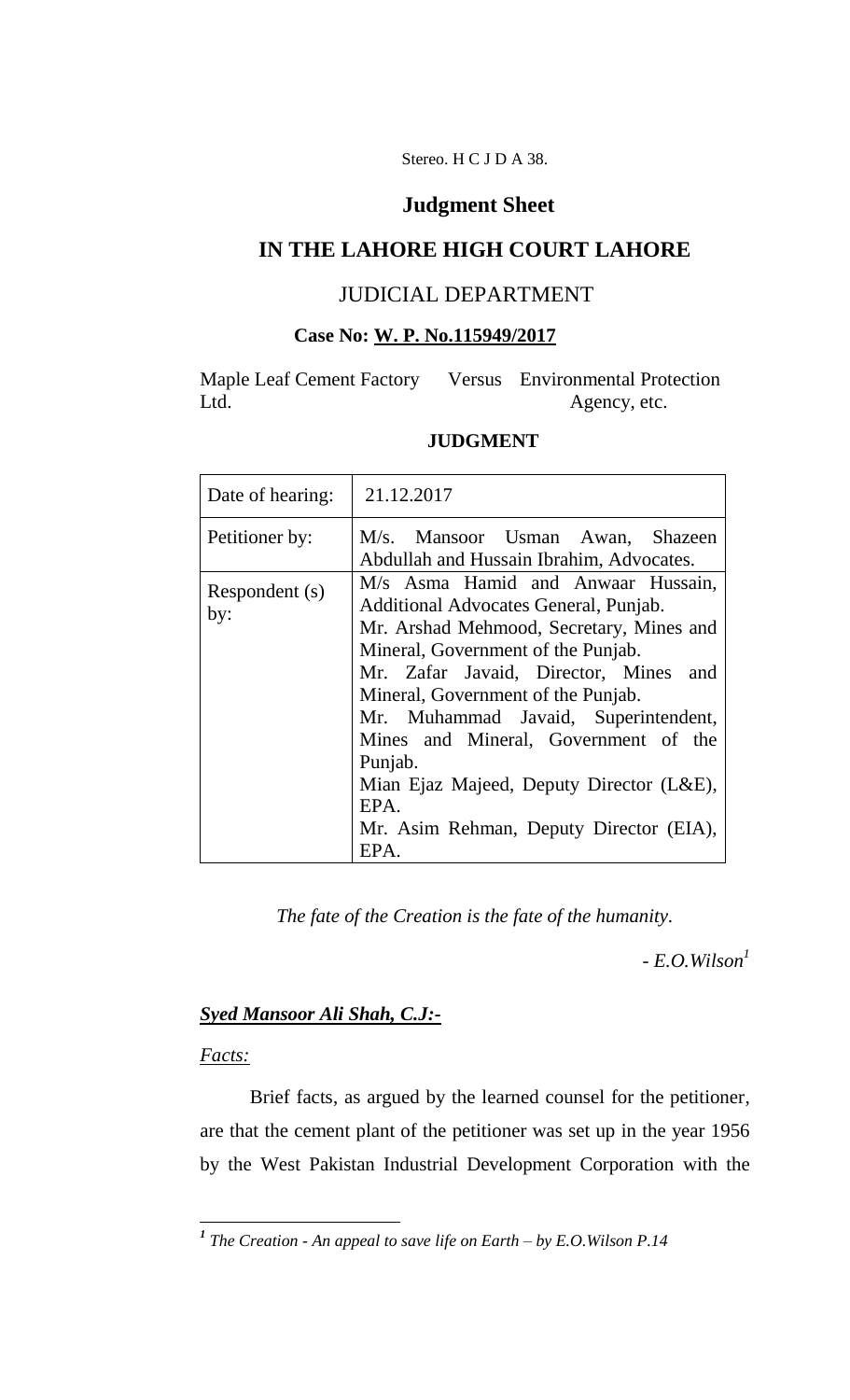production capacity of 3000 tonnes per annum. The cement plant was privatized in the year 1992 when the petitioner company purchased the same. The production capacity of the plant at that time of the purchase of the plant by the petitioner was 4000 tonnes per annum. Later on the production capacity of the cement plant was enhanced by the petitioner and Line-II of the plant was added in the year 2007 with an additional production capacity of 7,000 tonnes per annum. Now, further expansion of 7300 tonnes per annum in the production capacity through Line-III has been proposed. For this, additional land measuring 1499-kanals has been duly acquired by the petitioner company.

2. Prior to the setting up of Line-III, an Environmental Impact Assessment **("EIA")** has been filed by the petitioner with the Punjab Environmental Protection Agency **("Agency")** on 25.06.2016 and the requisite fee deposited on 27.07.2016. After carrying out preliminary scrutiny the Agency under Regulation 9 (1) (a) of the *Pakistan Environmental Protection Agency (Review of IEE and EIA) Regulations, 2000* **("Regulations")** confirmed on 09.09.2016 that the EIA submitted by the petitioner was complete for initiation of the review process. Thereafter public hearing under Regulation 10 was scheduled for 28.01.2017 at the site in Mianwali. Assistant Director, EPA, District Officer Environment, Mianwali in his report submitted after the public hearing recommended the project in public interest. The Public Hearing Report, as well as, EIA came up for consideration before the Committee of Experts on 21.02.2017. The Committee recommended that modified EIA be submitted by the petitioner company. The petitioner submitted modified/revised EIA on 30.03.2017. The revised EIA came up for consideration before the Committee of Directors constituted vide order dated 15.03.2010 of the Agency, who recommended the project in following manner on 19.04.2017:-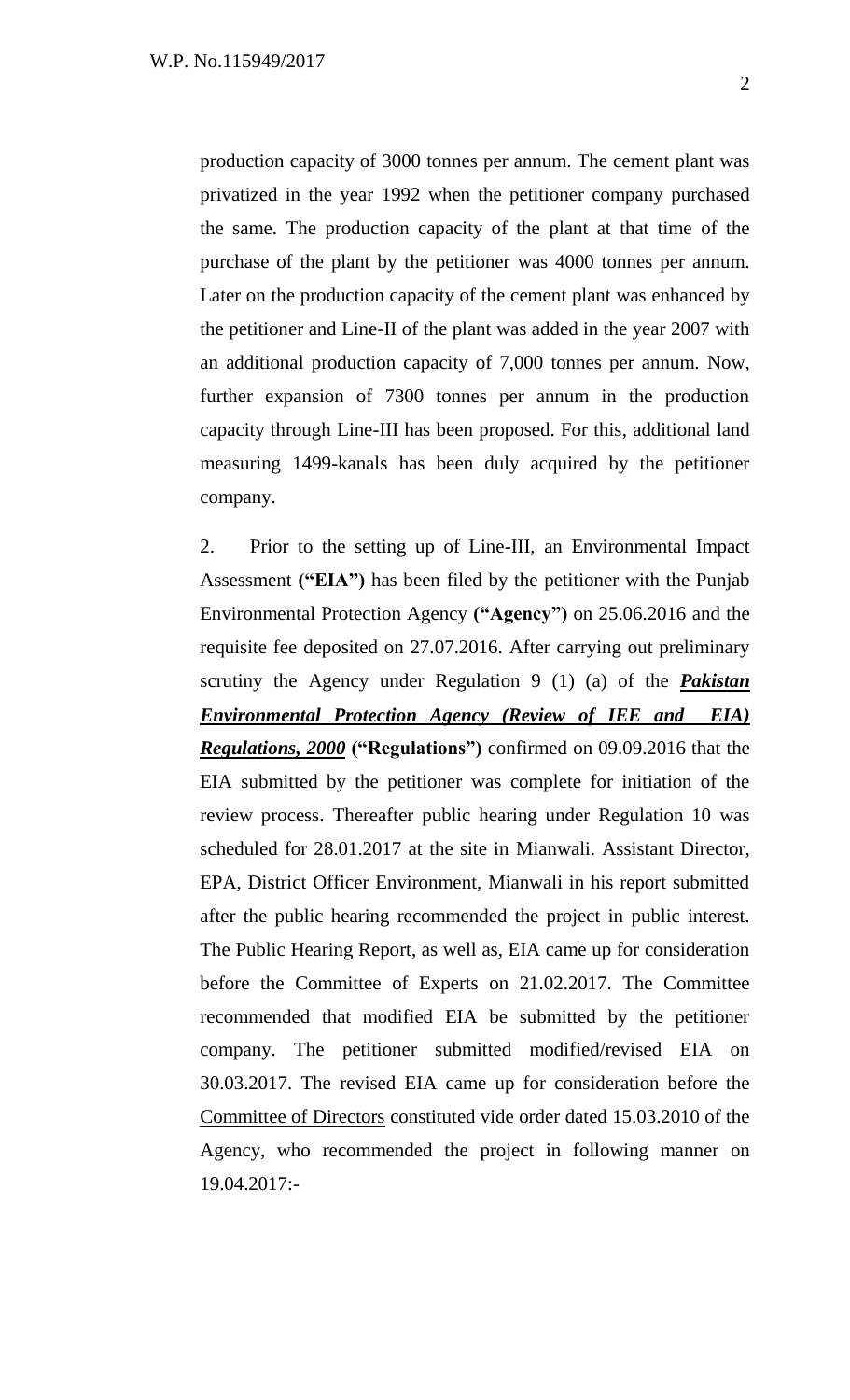―The Committee examined the case and recommended the case for issuance of Environmental Approval subject to the following conditions:

- o The proponent shall install Ambient Air Quality Monitoring Station already advised in an earlier Environmental Approval at the same site within 60 days.
- o The proponent shall submit cumulative Environmental Impact Assessment including inter alia dispersion modeling, impacts on water quality, mass balance and Ambient Air Quality from an international firm having experience in relevant field within six months.
- o The proponent shall adopt dry process.
- o The proponent shall install state of the art and latest in development cycle machinery.
- o The proponent shall submit costed Environmental Mitigation and Management Plan.
- o The proponent shall submit a detailed closure plan for closing of mining sites.
- o The proponent shall plant at least 10,000 trees.

It was also decided by the committee that the all the previous commitments regarding plantation shall be fulfilled"

3. The aforesaid recommendations were placed before the Director General, Environmental Protection Agency for approval but the same kept pending and no order was passed within the statutory period provided under section 12 (4) of the Act. After the lapse of the statutory period, the petitioner considered it to be a deemed approval of the EIA and commenced the project by starting the construction of Line-III.

4. The project was stopped through impugned order dated 03.12.2017 ("**impugned order"**) passed by the Environmental Protection Agency on the ground that the petitioner company had started construction without obtaining a written environmental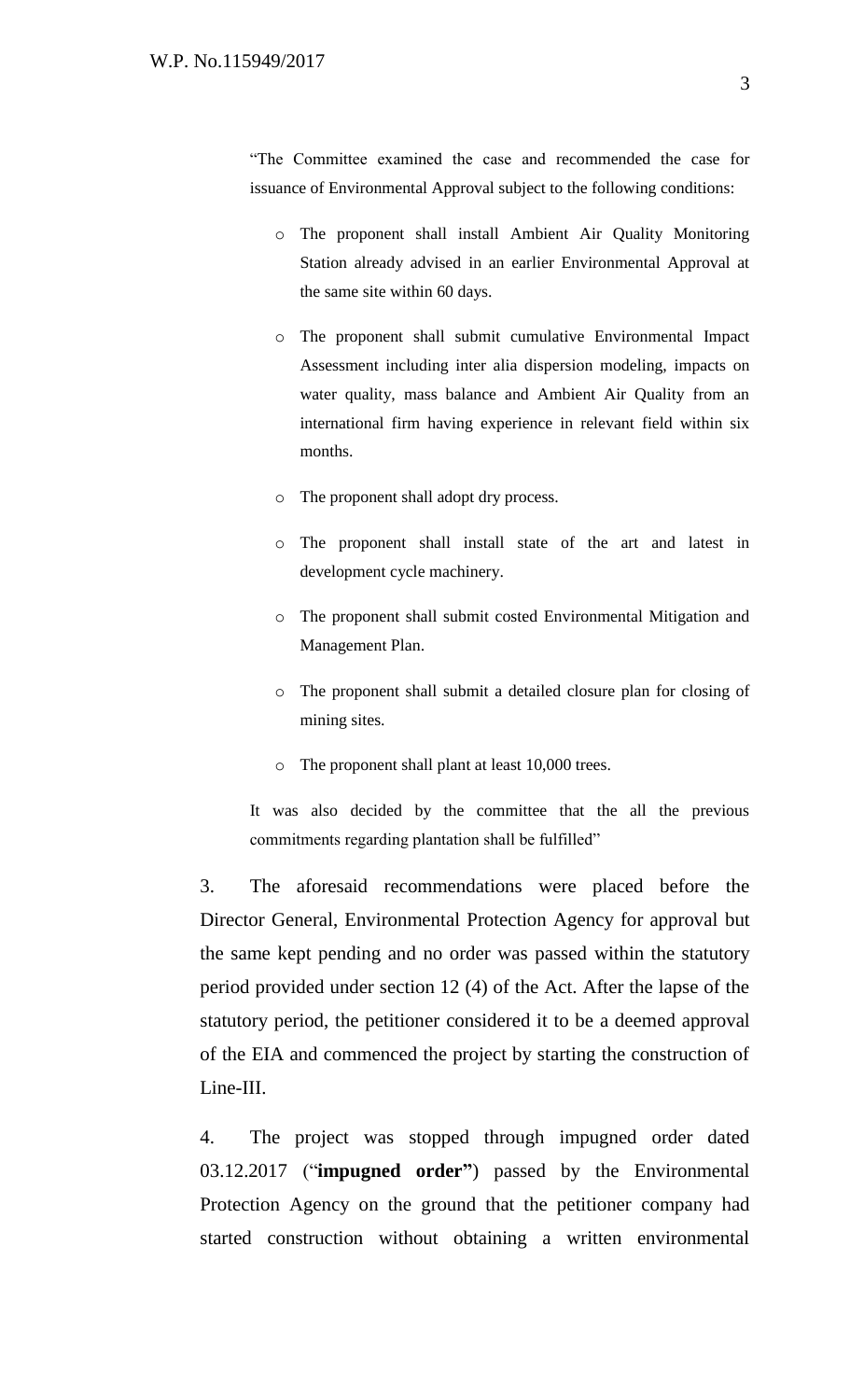approval from the Agency under section12(4) of the Act. Through this petition, the petitioner challenges the impugned order passed by the Agency.

### *Arguments:*

5. The contention of the learned counsel for the petitioner is that by virtue of lapse of time under section 12 (4) of the Act read with Regulations 11 (1) and 15, EIA was deemed to have been approved, therefore, the petitioner was free to proceed with construction of the project. He additionally relied on letter dated 11.10.2017 issued by the Assistant Director, EPA, Mianwali, which states that as per clause 4 of section 12 of the Act, petitioner company had completed four months after the issuance of completion letter dated 09.09.2016, therefore, EIA was deemed to have been approved and the petitioner company had legally started construction of the new project.

6. Learned counsel submits that letter dated 17.05.2017 issued by the office of Mines and Mineral Department, Government of the Punjab, states that on the direction of the Chief Minister, Nespak has been hired as a consultant for delineating negative and positive mining areas for installation of a cement plant and no further environment approval be granted till the study is completed.

7. On the other hand, learned law officer namely Ms. Asma Hamid, has raised preliminary objection that the petitioner has not made the Province of Punjab a party to the petition, besides the Department of Mines and Minerals is also not party to the instant petition, hence the instant petition is not correct in its present form and thus not maintainable. She further submitted that the matter in hand is pending before the august Supreme Court of Pakistan regarding *"Drying up of the Shiri Katas Raj Temple Pond"* and it is best that the petitioner were to approach the august Supreme Court of Pakistan. She also argued that study regarding **Criteria for the Delineation of Negative and Positive Areas for the Installation of**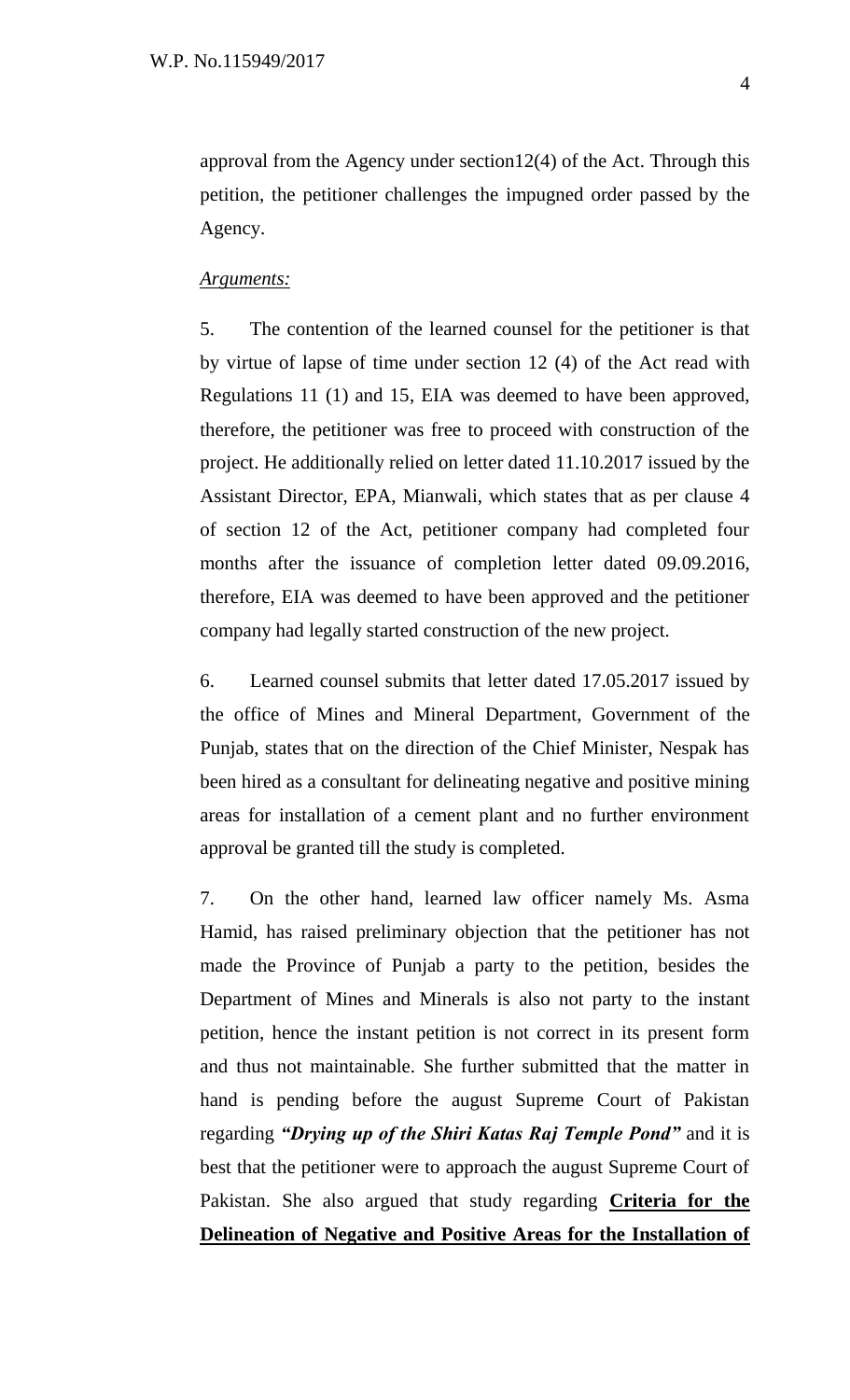**New or Enhanced Existing Cement Plant** is underway by the local and international consultants, engaged by the Mines and Minerals Department, Punjab and report of the consultants will be submitted before the august Supreme Court of Pakistan by mid January, 2018.

8. She further submitted that notices have been issued to the present petitioner regarding earlier leases granted by the Mines and Minerals Department, as well as, regarding environmental violations in the existing plant. Regarding the time frame under section 12 (4) of the Act, learned law officer submits that under Regulation 10 (4), the Federal Agency is free to solicit comments from other departments and in the present case the matter has been withheld because findings of the consultants engaged by the Mines and Minerals Department regarding the Salt Range are awaited. She submits that in these circumstances section 12 (4) of the Act does not apply and even otherwise it is directory in nature. In support of this contention learned law officer placed reliance on "*Mehreen Zaibun Nisa v. Land Commissioner, Multan and others*‖ **(PLD 1975 SC 397)** and *"The Collector of Sales Tax, Gujranwala and others v. Messrs Super Asia Mohammad Din and Sons and others"* **(2017 SCMR 1427)**.

9. Mr. Anwaar Hussain, learned law officer submitted that deeming clause is to be construed separately given the nature of the statute and the circumstances of the case. He referred to studies conducted on the subject in India and Australia which have been placed on the record.

10. I have heard the arguments of the parties and gone through the record of the case.

### *Preliminary objections:*

11. Taking up the preliminary objections raised by the learned law officer, first. Perusal of the petition reveals that Government of the Punjab is arrayed as respondent No.3. As far as, Mines and Minerals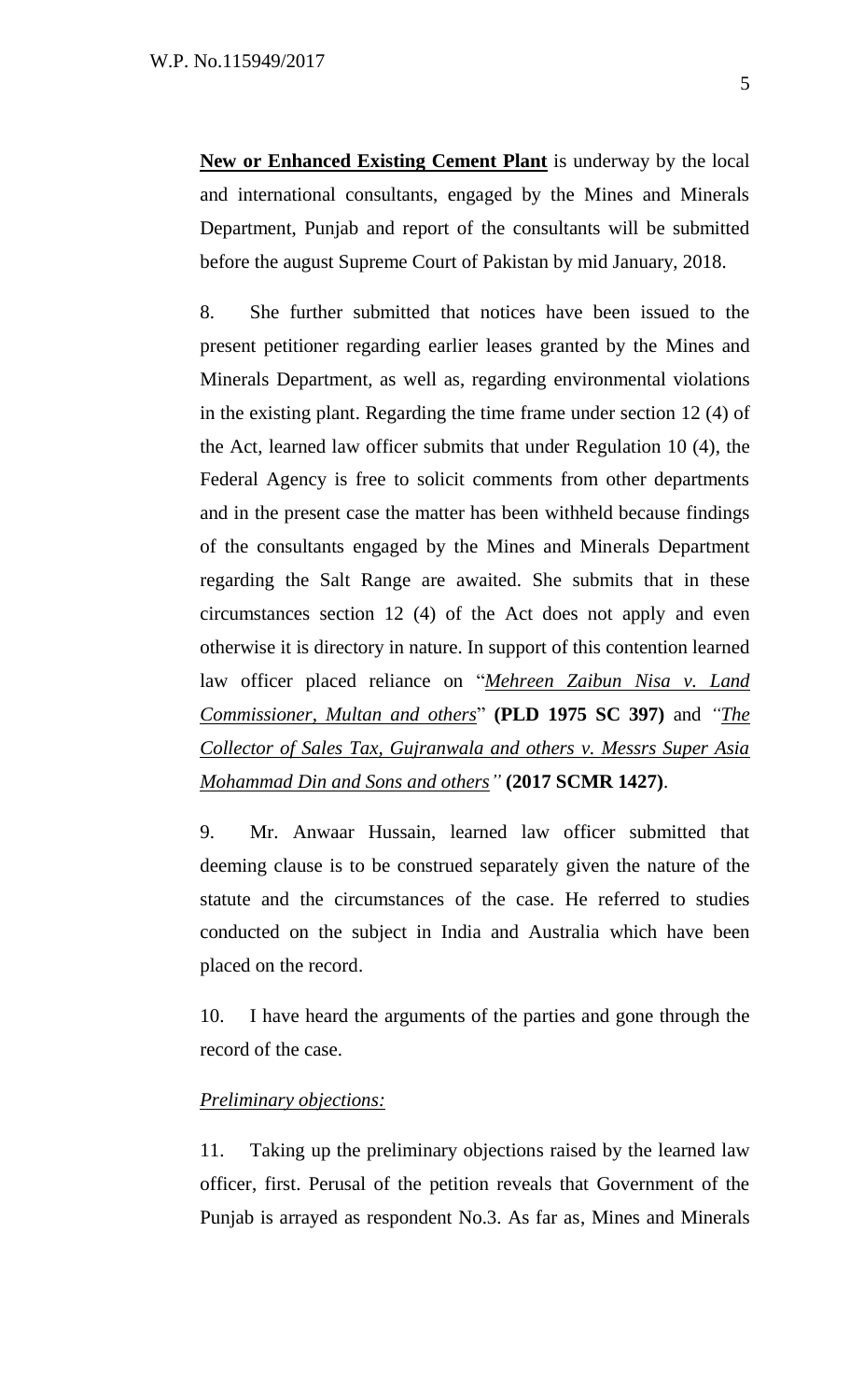Department, Government of the Punjab is concerned, relevance of the Department surfaced during the course of arguments. As no prayer has been sought against the said Department by the petitioner, the same was not arrayed as a respondent. Realizing the importance of the Department, it has been put on notice during the proceedings by the Court and is now being duly represented by its Secretary. As far as approaching the august Supreme Court of Pakistan is concerned, vide order dated 13.12.2017 passed in Human Rights Case No.25598-G of 2017, the august Supreme Court of Pakistan directed that the instant case be placed before the High Court and be decided within a week. Therefore, the petitioner is once before this Court on the direction of the august Supreme Court of Pakistan. Therefore, the preliminary objections have no force and are **overruled**. As far as other environmental violations or violations pertaining to the existing mining concessions by the petitioner as alleged by the learned law officer are concerned, they are not the subject matter of this case and have no bearing on the legal question raised in this petition. The concerned Departments are free to deal with them in accordance with law.

### *Opinion of the Court:*

12. The legal question that surfaces in this case is the scope and extent of the **deemed approval** granted to IEE or EIA under section 12 (4) of the Act. In order to answer the above question, it is important to review the salient provisions of the Act and the Regulations, which are reproduced hereunder:

### **Act**

### **Preamble**:

―An Act to provide for the protection, conservation, rehabilitation and improvement of the environment, for the prevention and control of pollution, and promotion of sustainable development.

WHEREAS, it is expedient to provide for the protection, conservation, rehabilitation and improvement of the environment, prevention and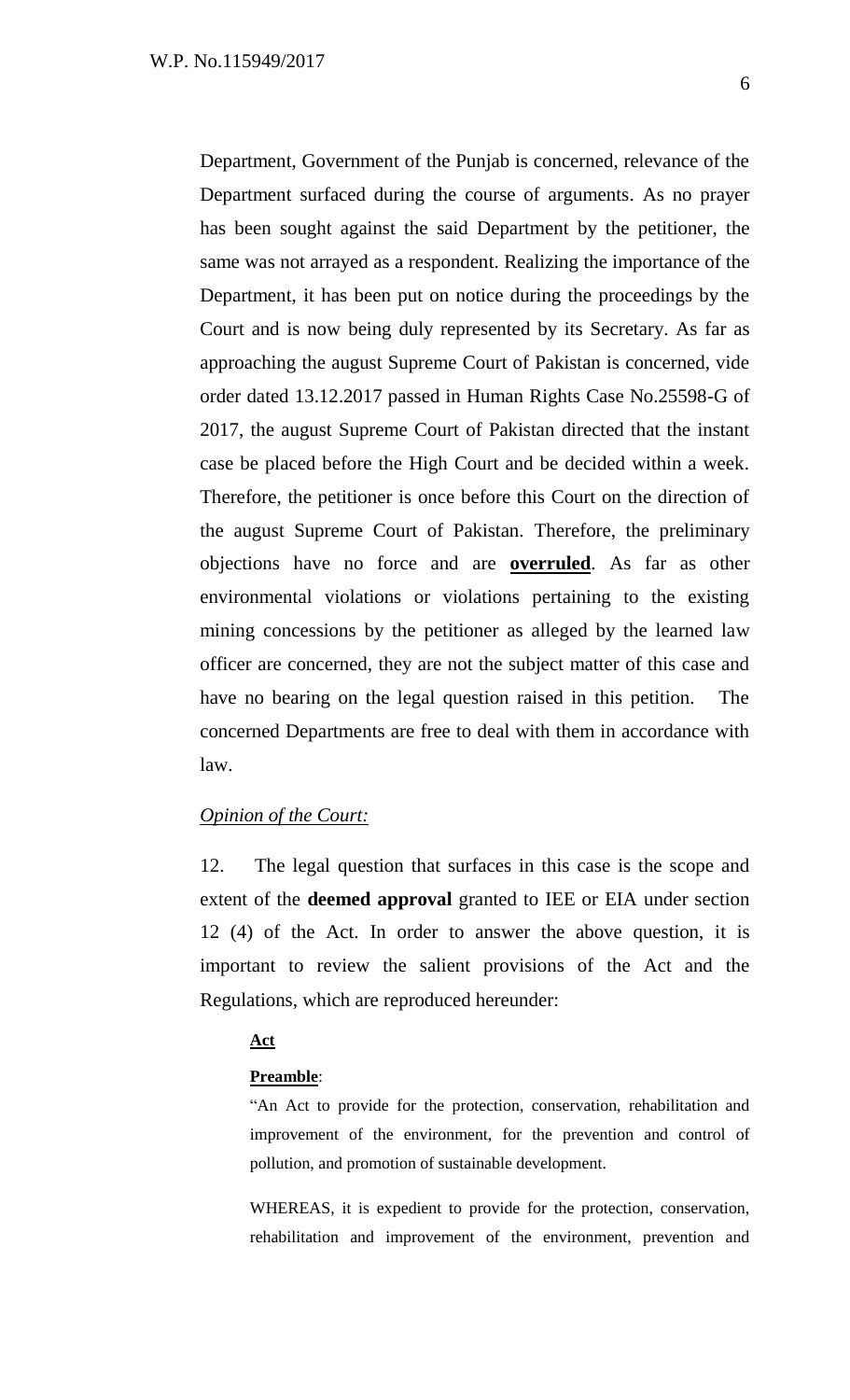control of pollution, promotion of sustainable development, and for matters connected therewith and incidental thereto;"

# **"Section 12. Initial environmental examination and environmental impact assessment.**—

- (1) No proponent of a project shall commence construction or operation unless he has filed with the Provincial Agency an Initial Environmental Examination or where the project is likely to cause an adverse environmental effect, an environmental impact assessment, and has obtained from the Provincial Agency approval in respect thereof.
- (2) The Provincial Agency shall-
- (a) review the initial environmental examination and accord its approval, or require submission of an environmental impact assessment by the proponent; or
- (b) review the environmental impact assessment and accord its approval subject to such conditions as it may deem fit to impose, or require that the environmental impact assessment be resubmitted after such modifications as may be stipulated, or reject the project as being contrary to environmental objectives.
- (3) Every review of an environmental impact assessment shall be carried out with public participation and no information will be disclosed during the course of such public participation which relates to—
- (i) trade, manufacturing or business activities, processes or techniques of a proprietary nature, or financial, commercial, scientific or technical matters which the proponent has requested should remain confidential, unless for reasons to be recorded in writing, the Director General of the Provincial Agency is of the opinion that the request for confidentiality is not well-founded or the public interest in the disclosure outweighs the possible prejudice to the competitive position of the project or its proponent; or
- (ii) international relations, national security or maintenance of law and order, except with the consent of the Government; or
- (iii) matters covered by legal professional privilege.
- (4) The Provincial Agency shall communicate its approval or otherwise within a period of four months from the date the initial environmental examination or environmental impact assessment is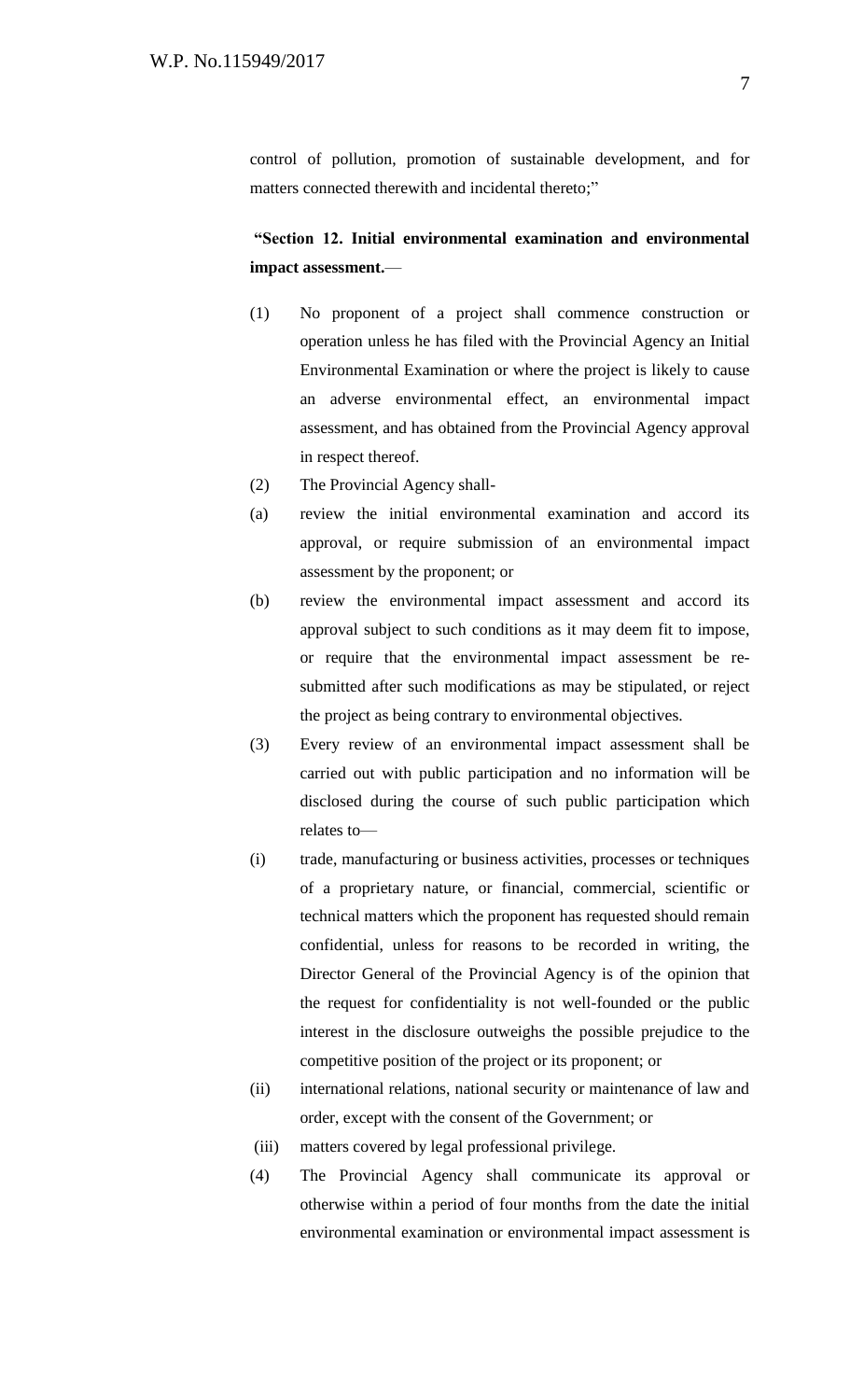filed complete in all respects in accordance with the prescribed procedure, failing which the initial environmental examination or, as the case may be, the environmental impact assessment shall be deemed to have been approved, to the extent to which it does not contravene the provisions of this Act and the rules and regulations made thereunder.

- (5) Subject to sub-section (4) the Government may in a particular case extend the aforementioned period of four months if the nature of the project so warrants.
- (6) The provisions of sub-sections  $(1)$ ,  $(2)$ ,  $(3)$ ,  $(4)$  and  $(5)$  shall apply to such categories of projects and in such manner as may be prescribed.

#### **Regulations:**

#### **9. Preliminary scrutiny**

- (1) Within 10 working days of filing of the IEE or EIA, the Federal Agency shall –
- (a) confirm that the IEE or EIA is complete for purposes of initiation of the review process; or

#### **11. Review**

(1) The Federal Agency shall make every effort to carry out its review of the IEE within 45 days, and of the EIA within 90 days, of issue of confirmation of completeness under Regulation 9.

### **15. Deemed approval**

The four-month period for communication of decision stipulated in subsection (4) of section 12 shall commence from the date of filing of an IEE or EIA in respect of which confirmation of completeness is issued by the Federal Agency under clause (a) of sub-regulation (1) of Regulation 9.

#### **16. Extension in review period**

Where the Federal Government in a particular case extends the four-month period for communication of approval prescribed in sub-section (5) of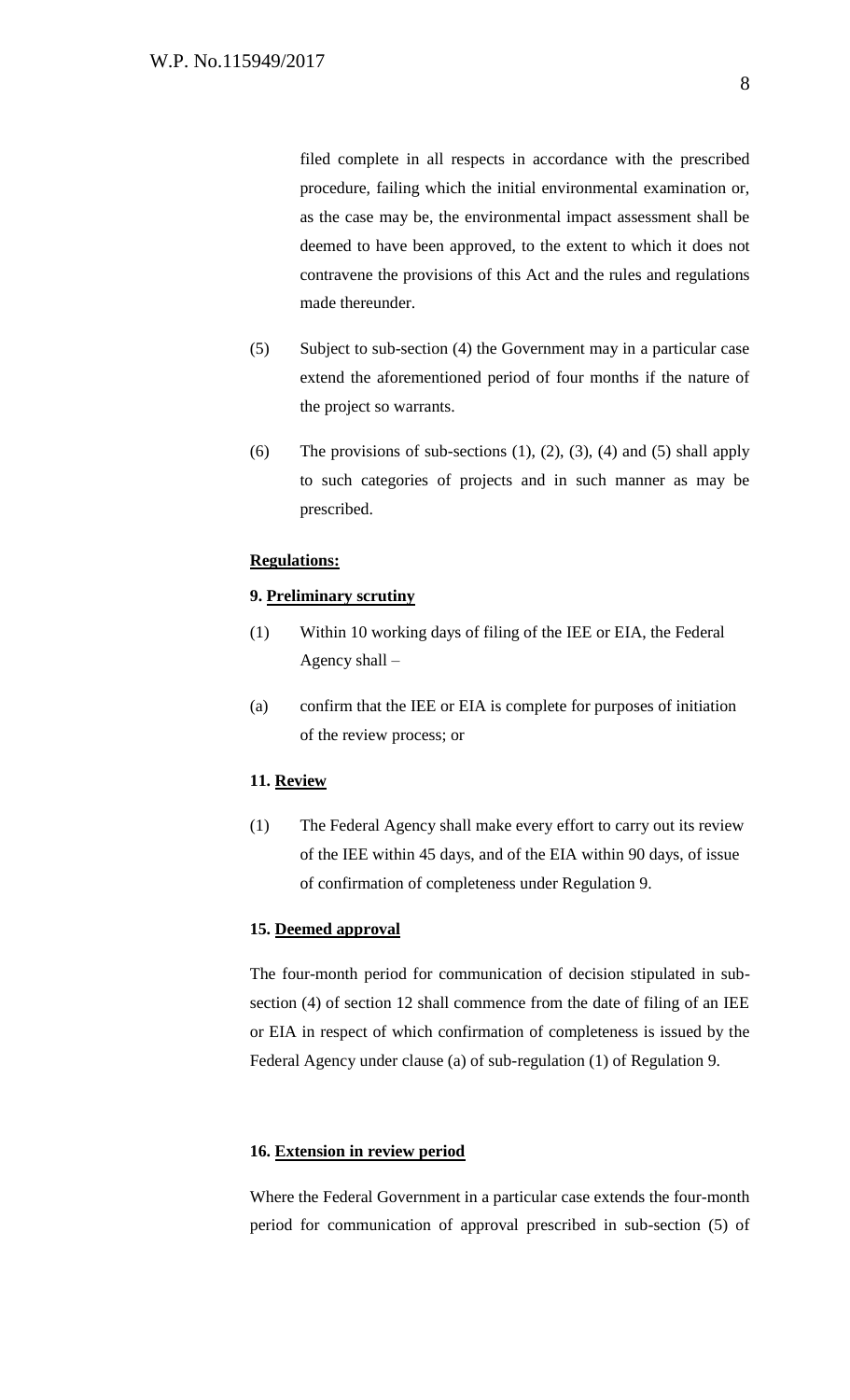section 12, it shall, in consultation with the Federal Agency, indicate the various steps of the review process to be taken during the extended period, and the estimated time required for each step.

### *Sustainable Development and its interpretative role:*

The preambular purpose of the Act is the *protection of the environment and promotion of sustainable development*. ―Sustainable development" means, development that meets the needs of the present generation without compromising the ability of future generation to meet their needs<sup>2</sup>. The idea of sustainability or sustainable development is hinged on four legal elements: "First, the need to preserve natural resources for the benefit of future generations (the principle of intergenerational equity). Second, the aim of exploiting natural resources in a manner which is 'sustainable', or 'prudent', or ‗rational', or ‗wise', or ‗appropriate' (the principle of sustainable use). Third, the 'equitable' use of natural resources, which implies that use by one state must take account of the needs of other states (the principle of equitable use, or intergenerational equity). And fourth, the need to ensure that environmental considerations are integrated into economic and other development plans, programmes and projects, and that development needs are taken into account in applying the environmental objectives (the principle of integration)."<sup>3</sup> ―The fourth element of sustainable development is the commitment to integrate environmental considerations into economic and other development and to take into account the needs of economic and other social development in crafting, applying and interpreting environmental obligations."<sup>4</sup> Sustainable Development creates a balance between development and environmental protection and conservation. This also forms the central policy and purpose of the Act. **"The aim of interpretation in law is to realize the purpose of the** 

*<sup>2</sup> section 2(xlii) of the Act*

*<sup>3</sup> Philipe Sands- Principles of International Environmental law – frameworks, standards and implementation. @1995. p.199. emphasis supplied 4 ibid. p.205*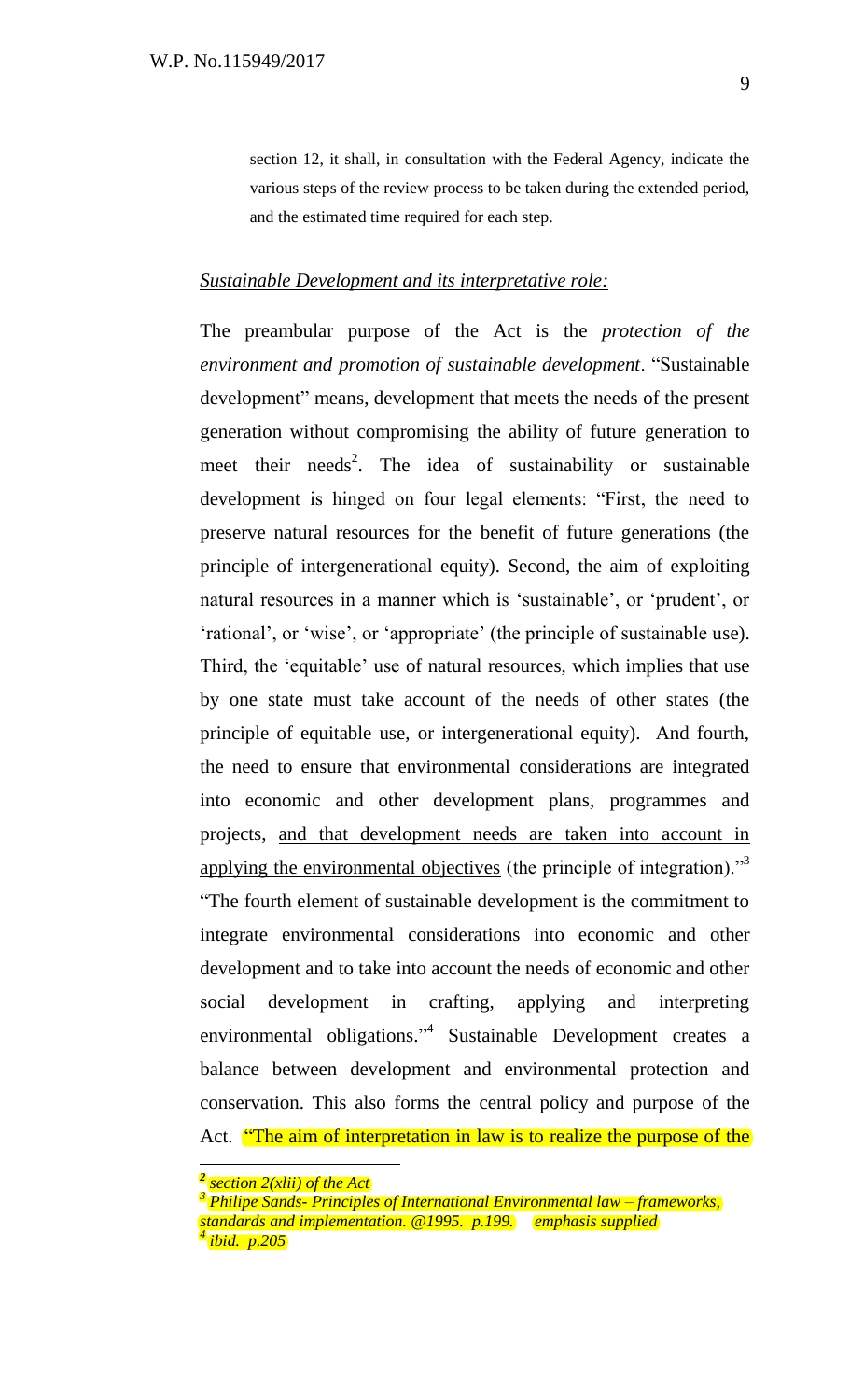law. Law is thus a tool designed to realize a social goal. It is intended to ensure the social life of the community, on the one hand, and human rights, equality, and justice on the other. The history of law is a search for the proper balance between these goals, and the interpretation of the legal text must express this balance. Indeed, if a statute is a tool for realizing a social objective, then interpretation of the statute must be done in a way that realizes this social objective". The central theme of sustainable development is, therefore, the best interpretative tool for the actualization of the provisions of the Act or the Regulations.

13. With this interpretative approach, I venture to examine the above provisions. Section12 requires that a proponent of a project cannot commence the construction or operation of the project unless it has filed with the Agency, IEE or EIA, as the case may be, and has obtained from the Agency approval in respect thereof. Nature of the projects requiring IEE or EIA are provided in Regulation 5 read with Schedules I & II of the Regulations. Considering that construction or operation of the project cannot commence unless environmental approval is granted by the Agency, section 12(4) of the Act and Regulations 11(1), 15  $\&$  16 provide a strict timeline to be followed by the Agency. This timeline supports both; the importance and value of economic development and environmental protection. The statutory timelines in section 12(4), plays a balancing act between the interest of the proponent, who is in the process of setting up the project and has undertaken financial and other business obligations, which have a recurring financial implication and that of the Agency, which under the law is designed to safeguard public interest by protecting the environment and therefore enjoys a period of four months [unless extended under section 12(5)] to assess the project against any adverse environmental effects by initiating the statutory review process under the Act and the Regulations. Regulation 11(1) mandates that the

*<sup>5</sup> Aharon Barak – The Judge in a Democracy. p.124*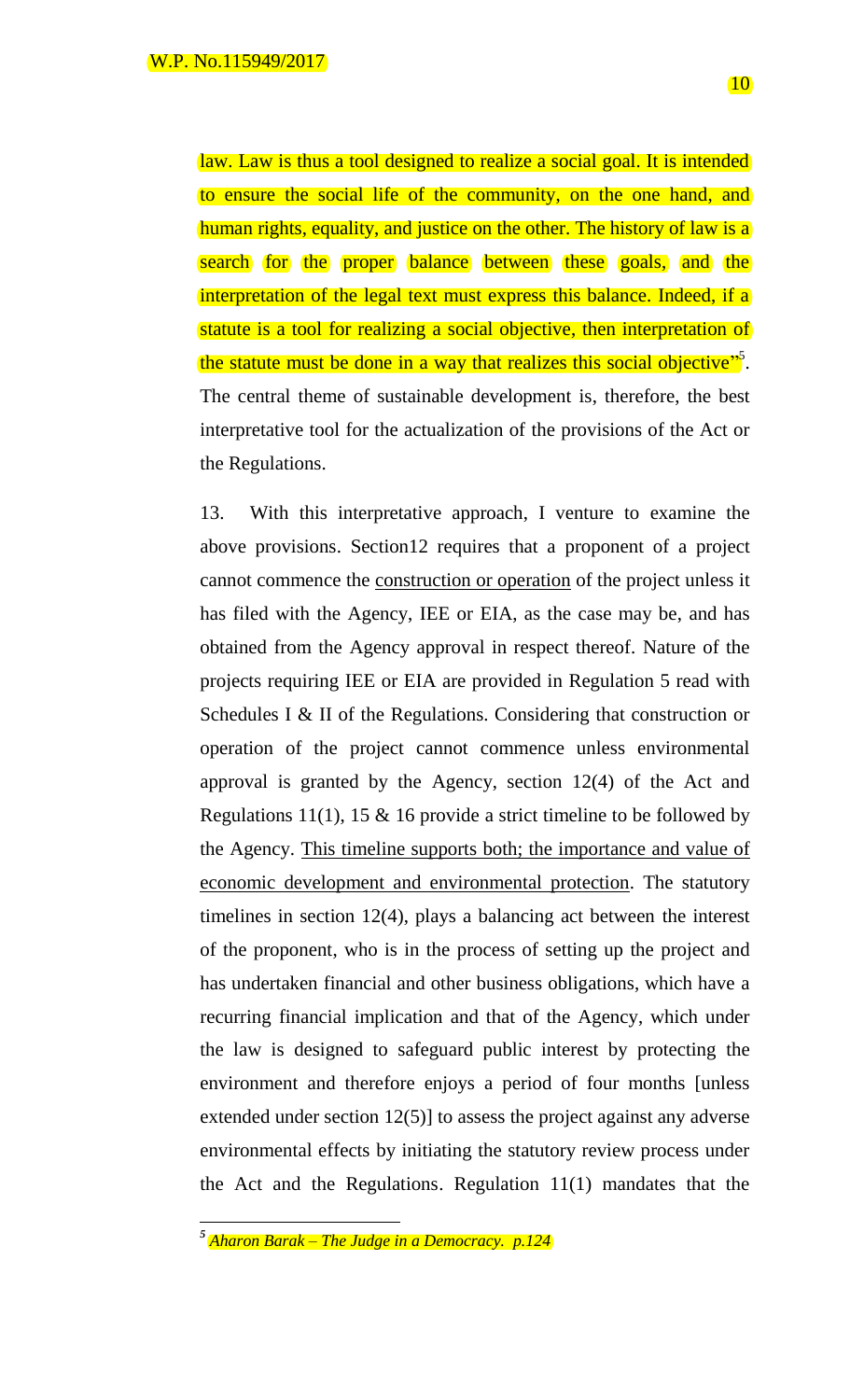Agency shall make every effort to carry out its review of the IEE within 45 days and of EIA within 90 days, of issue of confirmation of completeness under Regulation 9. Regulation 15 prescribes that four months period for communication of decision stipulated in section 12(4) shall commence from the date of filing of an IEE or EIA in respect of which confirmation of completeness is issued by the Agency under Regulation 9(1)(a). During this period of review and assessment, the project is on a hold and the proponent cannot commence the construction or operation of the project. The recurring cost of the financial and business investment of the proponent prior to the commencement of the project continues while the project is put on a hold as the proponent awaits the approval of the IEE or EIA by the Agency. The proponent is expected to internalize the financial cost for a period of four months as provided under the law but overshooting this period by the Agency and failure to complete the review process within the statutory timeline offends section 12(4) and with it the environmental principle of sustainability and sustainable development. It is for this reason that under section 12(4) of the Act, failure of the Agency to meet the statutory timeline, results in a deemed approval of the IEE or EIA.

### *Deemed Approval – meaning:*

14. What is then the scope and ambit of this deemed approval? Deeming provisions are mandatory and have to be taken to their logical conclusion. It is now settled that "where the legislature says that ‗something should be deemed to have been done' which in truth has not been done, it creates a legal fiction and in that case, the court is entitled and bound to ascertain for what purposes and between what persons the statutory fiction is to be resorted to and full effect must be given to the statutory fiction and it should be carried to its legal conclusion.<sup>56</sup> "The Court must follow the consequences that flow

 *6 Interpretation of Statutes by N S Bindra. Pp 267-268 (emphasis supplied)*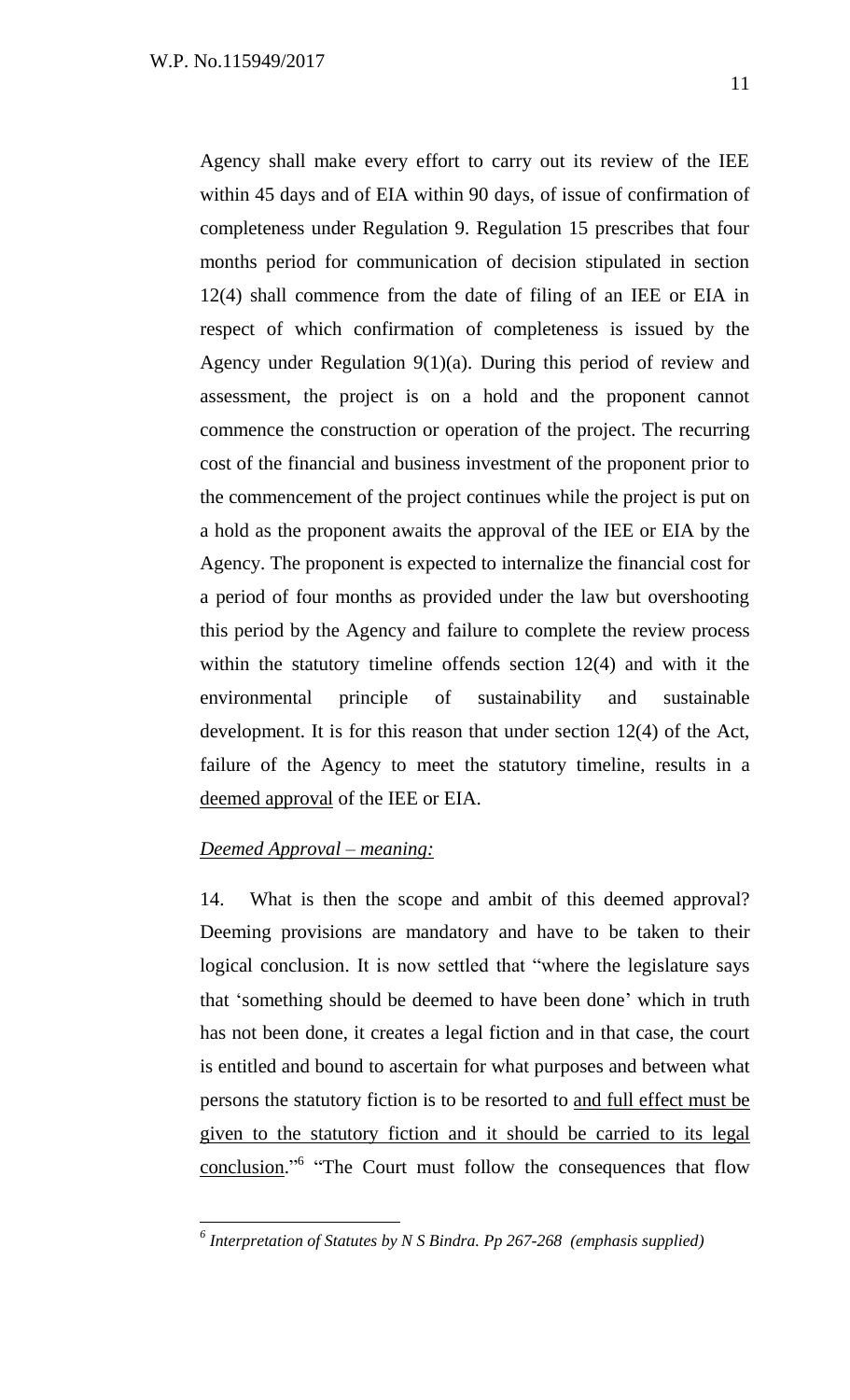from or be ancillary to a deeming provision and is required to recognize and give effect to the same."<sup>7</sup> Reliance is also placed on *"Muhammad Mubeen-us-Salam and others v. Federation of Pakistan through Secretary, Ministry of Defence and others"* **(PLD 2006 SC 602**), "Mehreen Zaibun Nisa v. Land Commissioner, Multan and *others*‖ **(PLD 1975 SC 397)** and *"All Pakistan Newspapers Society and others v. Federation of Pakistan and others"* **(PLD 2012 SC 1)**. In addition, non-compliance of section 12(4) attracts penalty under section 17 of the Act, reaffirming the compulsoriness of the provision.

15. The only exception is under section 12(5) where the Government in an appropriate case can seek an extension for a maximum of another four months. This extension is to be sought before the expiry of the first four months under section 12(4). Here the timeline can be extended by the Government in any particular case if the nature of the project so warrants. The said extension as per Regulation 16 must be in consultation with the Agency, indicating the various steps of the review process to be undertaken during the extended period, and the estimated time required for each step. However, the statutory nature of the deeming provision is equally effective even after the expiry of the extended period as subsection 5 is subject to section 12(4).

16. The deemed approval under section 12(4) is, however, not absolute and is limited to the extent where it does not contravene the provisions of this Act, the Rules and the Regulations made thereunder. Once the IEE or EIA receives deemed approval, the Agency is empowered to stop the project if it can establish that there has been violation of any provision of the Act or the Rules or Regulations thereunder. This could be through an Environmental Protection Order under Section 16 which empowers the Agency to pass a restraining order if any act or omission is likely to occur in violation of the Act,

*<sup>7</sup> Understanding Statutes by S.M.Zafar - 4 th Edition. Pp 92-93 also see PLD 2007 Lahore 1*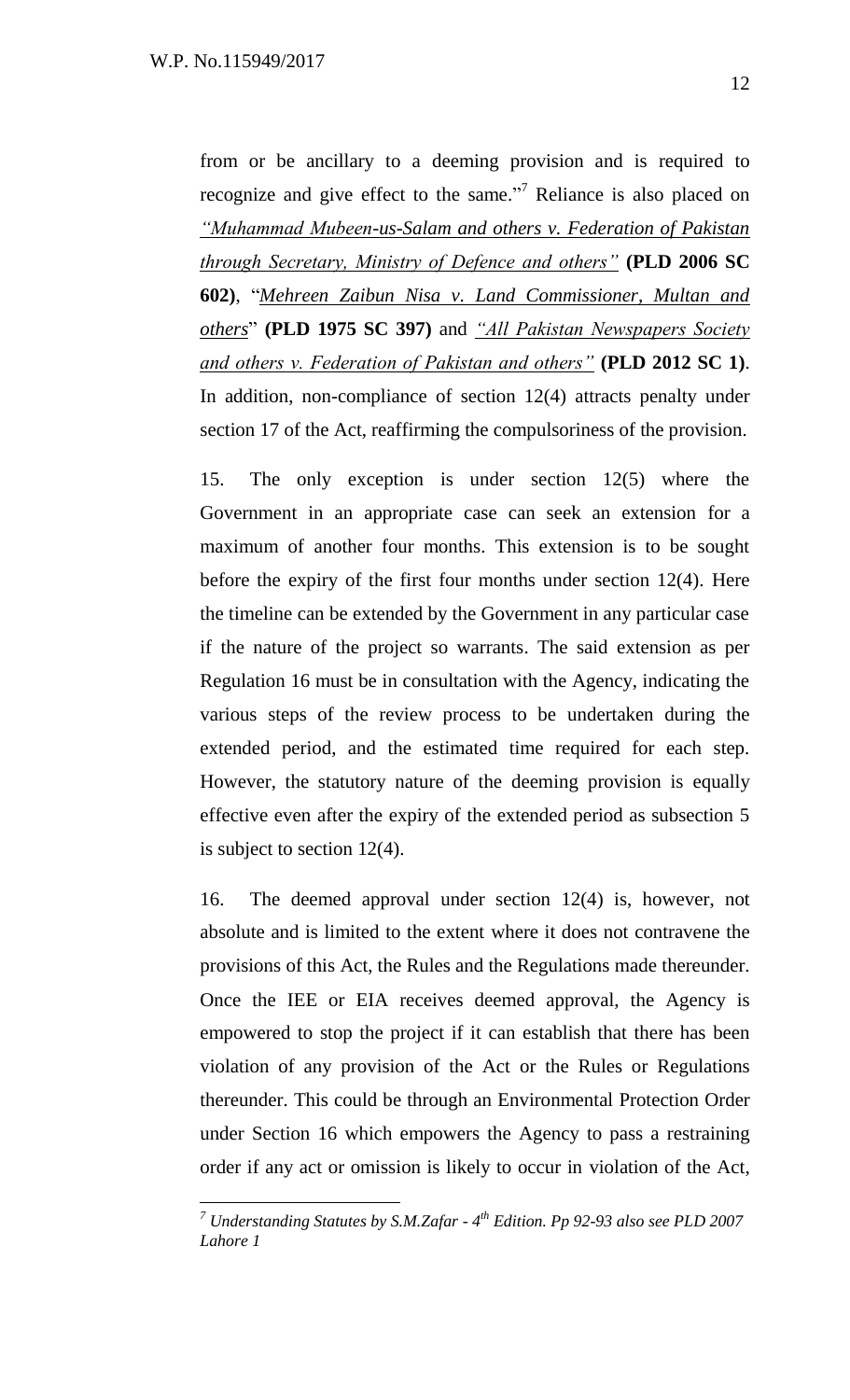Rules or Regulations or is likely to cause an Adverse Environmental Effect. This power enjoyed by the Agency is in the public interest and safeguards the fundamental rights, in particular, right to life, of third parties that might be affected by the project. It is underlined that deemed approval cannot, however, be interfered with by the Agency on the sole ground that written environmental approval was not granted under section 12(4) inspite of the lapse of the statutory period. The very deeming clause deprives the Agency of this power.

17. In the present case, admittedly, the period of four months from the date of completion under Regulation 9(1)(a) have long passed. The Agency has failed to complete the review process and pass an order on the EIA filed by the petitioner. As a result, under section 12(4) of the Act, the EIA is deemed to have been approved and the proponent is free to proceed with the construction and operation of the project. The impugned order dated 03.12.2017 passed by the Agency, stopping the project on the ground that no written environmental approval, is not sustainable in law. Infact, the deeming clause substitutes the absence of the written environmental approval of IEE or EIA beyond the statutory period. No other ground showing the violation of the Act, Rules or Regulations by the project has been mentioned in the impugned order. The impugned order is, therefore, in violation of section 12(4) and is therefore, set aside.

### *Precautionary Principle and In Dubio Pro Natura:*

18. The additional facts placed before me reveal that through letter 17.05.2017 of the Mines & Minerals Department, Government of the Punjab, an extensive survey is being conducted of the Salt Range in Punjab in order to delineate positive and negative areas for the grant of mining concessions. The project of the petitioner falls in the Salt Range and may or may not fall within the negative area. The august Supreme Court of Pakistan has also taken notice in the matter, which has been referred to earlier in the judgment. According to the learned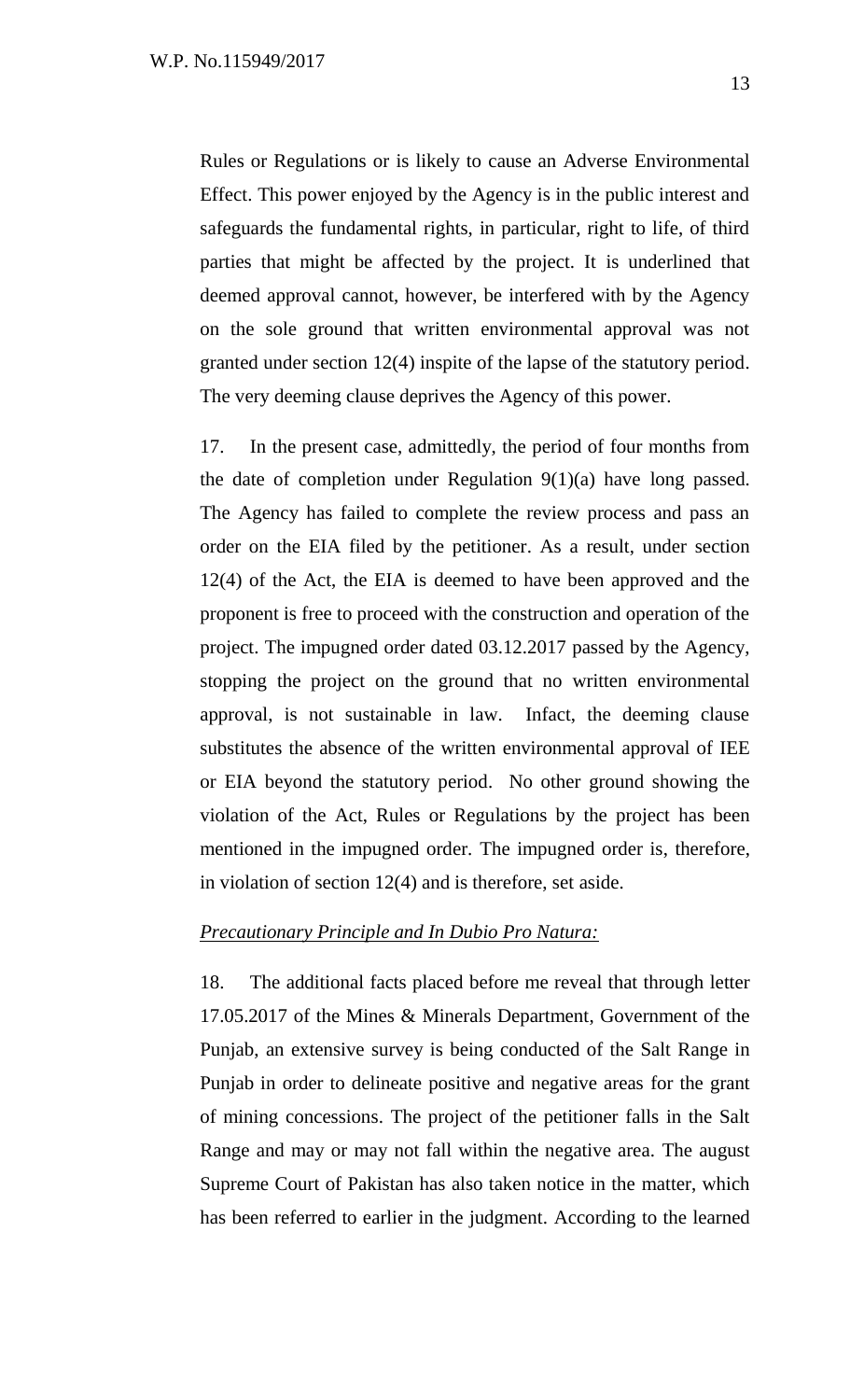law officer, the Director General of the Agency was awaiting the survey report of the Mines and Minerals Department before passing a final order on the EIA filed by the petitioner. The survey report of the Mines and Minerals Department, according to the law officer, is to be filed before the august Supreme Court of Pakistan by mid January, 2018.

19. While the EIA filed by the petitioner is deemed to have been approved, however, in the light of the survey being carried out by the Mines and Minerals Department, further grant of mining concessions to the petitioner in the Salt Range may have an adverse environmental effect. The survey is underway and the matter is being overseen by the august Supreme Court of Pakistan. These facts attract the *Precautionary Principle* reflected in Principle 10 of the Rio Declaration, 1992. The principle provides that "where there are threats" of serious or irreversible damage, lack of full scientific certainty shall not be used as a reason for postponing cost-effective measures to prevent environmental degradation." Another emerging environmental principle and perhaps more appropriate in this case, declared as Principle 5 of the IUCN World Declaration on the Environmental Rule of Law (2016) is *In Dubio Pro Natura* i.e., *"* in cases of doubt, all matters before courts, administrative agencies, and other decisionmakers shall be resolved in a way most likely to favour the protection and conservation of the environment, with preference to be given to alternatives that are least harmful to the environment. Actions shall not be undertaken when their potential adverse impacts on the environment are disproportionate or excessive in relation to the benefits derived therefrom." Taking a precautionary approach and relying on the principle of *In Dubio Pro Nautra*, as it is uncertain what the survey of the Salt Range might hold, the courts must favour nature and environmental protection. This approach is also constitutionally compliant as the courts are to protect the fundamental rights of the public and in this case right to life and dignity of the